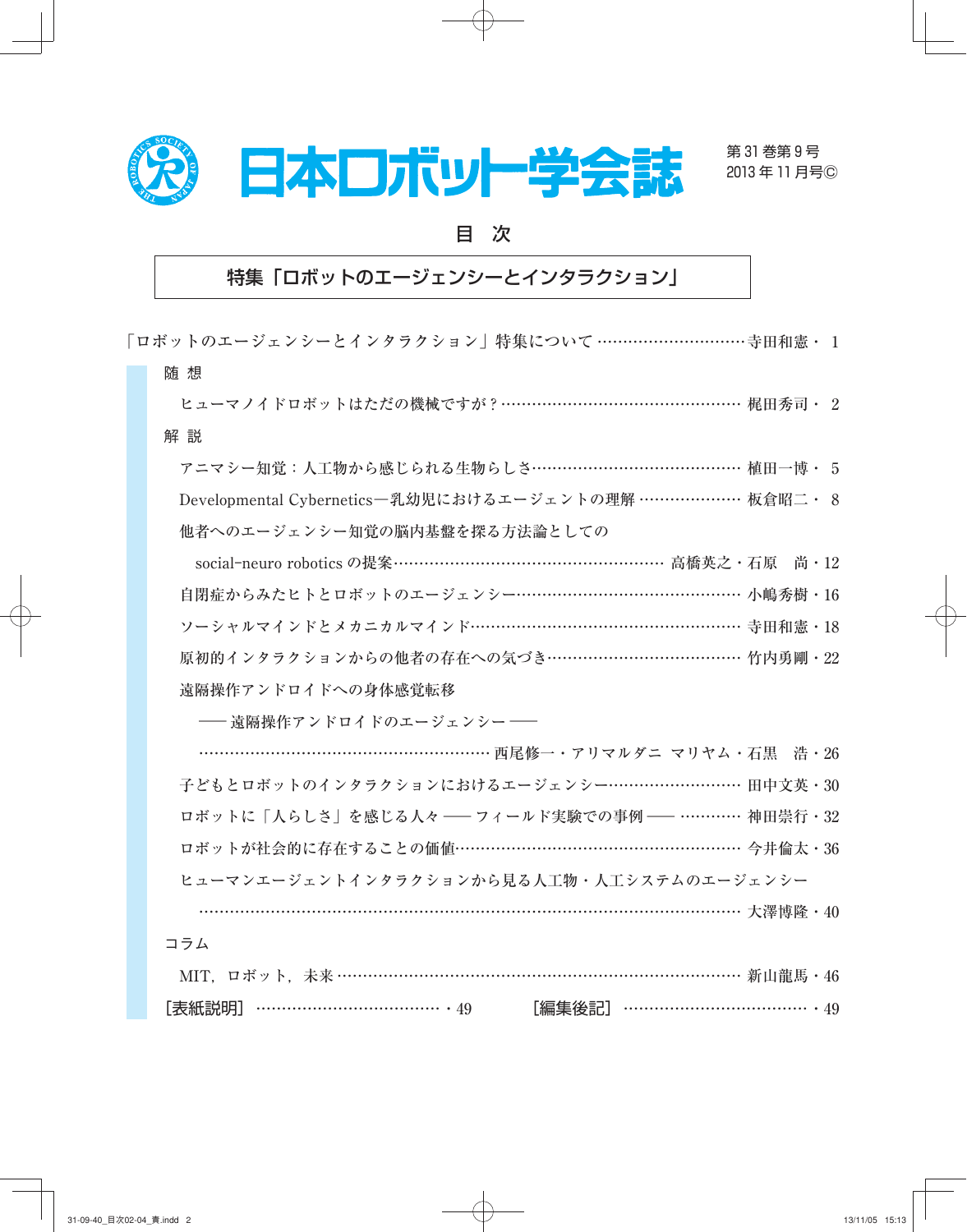論 文

形状記憶合金を用いたらせん捻転管内移動の原理と検証

高山俊男・倉田 稔・小俣 透・51

低バックラッシなクラウン減速機構の開発と評価

佐々木裕之・増山知也・高橋隆行・59

大規模な三次元環境地図と RGB-D カメラを用いた移動ロボットの広域位置同定 鄭 龍振・倉爪 亮・岩下友美・長谷川勉・68

周期的切り替え線形系に基づくホッピングロボットの姿勢安定化制御 近藤 良・原澤和樹・西口 真・79

移動ロボットのコンテクストに基づく教師なし屋内シーン分類

間所洋和・内海祐哉・佐藤和人・90

エンコーダによる把持力推定技術とそれを用いたマスタスレーブ型手術支援システム 井上慎太郎・岸 宏亮・高橋誠也・佐久間一郎・小野 稔・100

任意点で操作可能な多リンクパワーアシストシステムの操作点運動協調化制御 渋川文哉・田中孝之・108

| 複写される方へ |  |  |
|---------|--|--|
|---------|--|--|

 一般社団法人 日本ロボット学会は一般社団法人 学術著作権協会(学著協) に複写に関する権利委託をしていますので,本誌に掲載された著作物を複写 したい方は,学著協より許諾を受けて複写して下さい.但し,社団法人 日 本複写権センター(学著協より複写に関する権利を再委託)と包括複写許諾 契約を締結されている企業の社員による社内利用目的の複写はその必要はあ りません(※社外頒布用の複写は許諾が必要です).

権利委託先:一般社団法人 学術著作権協会 〒 107 ― 0052 東京都港区赤坂 9 ‒ 6 ‒ 41 乃木坂ビル 3 階 電話: 03-3475-5618 FAX: 03-3475-5619 E-mail: info@jaacc.jp 注意:複写以外の許諾(著作物の転載・翻訳等)は、学著協では扱っていま せんので, 直接日本ロボット学会へご連絡ください (TEL: 03-3812-7594). また,アメリカ合衆国において本書を複写したい場合は,次の団体に連絡 して下さい. Copyright Clearance Center, Inc. 222 Rosewood Drive, Danvers, MA 01923 USA

Phone:  $1 - 978 - 750 - 8400$  FAX:  $1 - 978 - 646 - 8600$ 

|        | 会 誌 編 集 委 員 会 委 員 -                           |
|--------|-----------------------------------------------|
| 委 員 長  | 高 橋 泰 岳(福<br>松 野 文 俊(京<br>都<br>大)<br>井<br>大)  |
| 副委員長   | 大)<br>蹊<br>大)<br>田 中 一 男(電<br>通<br>竹 囲 年 延(成  |
| 委<br>員 | 大)<br>形<br>青 木 岳 史(千 葉 工 大)<br>多田隈理一郎(山       |
|        | 衛<br>大)<br>浅 野 文 彦(北陸先端科技大)<br>伊達<br>央(防      |
|        | 田中基康(電<br>有 川 敬 輔(神奈川工大)<br>通<br>大)           |
|        | 研)<br>健(パナソニック)<br>陳<br>安藤<br>彬(富 士 通         |
|        | 伊藤 一 之(法 政 大)<br>俊 明(埼<br>玉<br>大)<br>辻        |
|        | 梅 津 真 弓(安 川 電 機)<br>寺 田 和 憲(岐の阜)<br>大)        |
|        | 江 丸 貴 紀(北 海 道 大)<br>中 坊 嘉 宏(産<br>総<br>研)      |
|        | 遠 藤 孝 浩(岐 阜 大)<br>中村 明生(東京電機大)                |
|        | 碩 玉(高知工科大)<br>並 木 明 夫(千<br>葉<br>大)<br>王       |
|        | 大賀淳一郎(東<br>芝)<br>野 田 哲 男(三 菱 電<br>機)          |
|        | 博(九州工大)<br>正 之(東<br>京<br>大竹<br>原<br>$\pm)$    |
|        | $\pm$<br>原田香奈子(東 京<br>桂<br>誠一郎(慶 應<br>$\pm$   |
|        | 原田研介(産 総<br>研)<br>釜 道 紀 浩(東京電機大)              |
|        | 亀 川 哲 志(岡<br>$\pm$<br>原 田 宏 幸(北 海 道 大)<br>Ш   |
|        | 菊 池 武 士⑴」<br>$\pm$<br>形<br>藤田<br>淳(三 菱 重 丁)   |
|        | 大)<br>州<br>栗 田 雄 一(広 山島<br>山 崎 公 俊(信<br>大)    |
|        | 大)<br>島 田 伸 敬(立 命 館<br>山本健次郎(日立製作所)           |
|        | 杉 本 麻 樹(慶<br>應<br>$\pm$<br>和 田 一 義(首 )都<br>大) |
|        | 杉 本 靖 博(大<br>阪<br>$\pm$                       |

| 論 文 査 読 小 委 員 会 委 員 ――               |  |
|--------------------------------------|--|
|                                      |  |
| 高橋泰岳(福井<br>委員長 田中一男(電 通 大)<br>大)     |  |
| 伊達 央(防衛大)<br>委  員 浅 野 文 彦(北陸先端科技大)   |  |
| 安 藤   健(パナソニック)   田 中 基 康(電   通   大) |  |
| 辻 俊明(埼玉大)<br>伊藤一之(法 政 大)             |  |
| 江 丸 貴 紀(北 海 道 大)<br>中村明生(東京電機大)      |  |
| 遠藤孝浩(岐阜大)<br>原 正之(東 京 大)             |  |
| 松野文俊(京都大)<br>王 碩 玉(高知工科大)            |  |
| 山 崎 公 俊(信 )州<br>大)<br>大賀淳一郎(東 芝)     |  |
| 和 田 一 義(首<br>大竹 博(九州工大)<br>都<br>大)   |  |
| 杉本靖博(大阪大)                            |  |

日本ロボット学会誌(第 31 巻 9 号)(税込価格 2,625 円) Ⓒ編集・発行 一般社団法人日本ロボット学会 発行人 細田祐司 〒 113-0033 東京都文京区本郷 2-19-7 ブルービルディング 2 F TEL. 03(3812)7594 FAX. 03(3812)4628

本誌掲載記事の無断転載を禁じます.